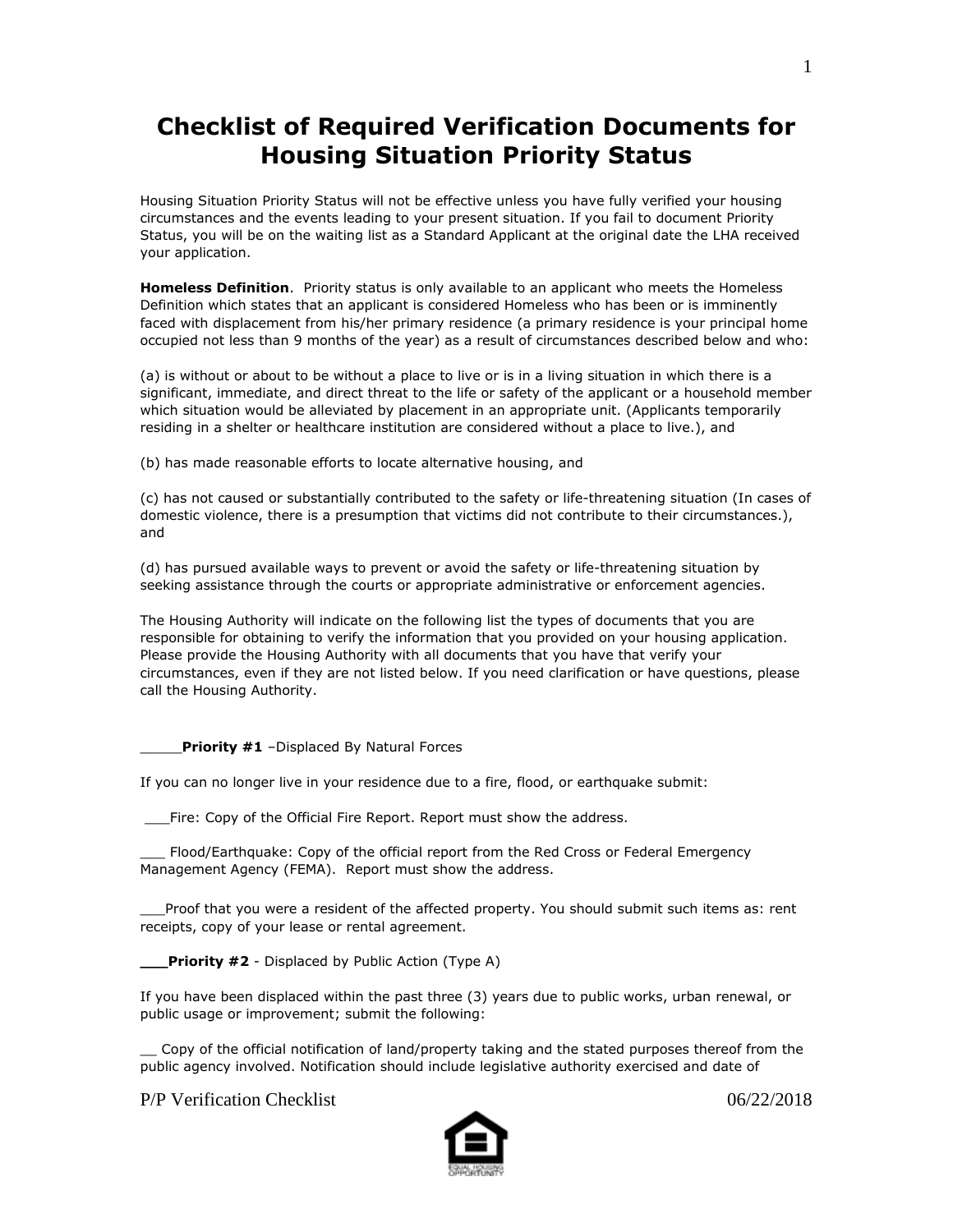displacement.

\_\_ Proof that you were a resident of the affected property. You should submit items as: rent receipts, copy of your lease or rental agreement.

## **\_\_\_Priority #3** -Displaced by Public Action (Type B)

If you have been displaced due to a public health agency's enforcement of local or state health codes:

\_\_ Copy of the official order of displacement due to code enforcement. Document may be known as Declaration of Condemnation and should include the specific property involved.

\_\_A statement of efforts taken by you, the applicant, to remedy the situation prior to the actual condemnation and subsequent to the condemnation.

Documents, demonstrating your action(s), such as letters to the landlord, previous board of health notices, or court records.

Proof that you were a resident of the affected property. You should submit such items as: rent receipts, copy of your lease or rental agreement.

## **\_\_\_\_Priority #4 -Other Priority Category**

The Other Priority Category is for homeless applicants who have been displaced or are imminently faced with displacement from their Primary Residence because of circumstances as follows:

A. HOMELESS for a no-fault reason: applicant is homeless and facing an immediate and direct threat to life or safety through no fault of their own and for reasons outside their control including substandard housing conditions which directly and substantially endanger or impair the health, safety or well-being of the household.

B. SEVERE MEDICAL, applicant household member is suffering from severe medical condition, illness, or injury which is life-threatening and has been caused by the lack of suitable housing or the lack of such suitable housing is a substantial impediment to treatment or recovery.

C. ABUSE, applicant is or was in an abusive situation.

If your situation is one or more of the above, you need to submit the following as indicated below:

\_\_A. HOMELESS for No-Fault Reason. If you are homeless and living in a hotel, motel, or shelter, your housing search worker or a shelter staff member must provide written verification which certifies your homelessness to the Housing Authority. If you are homeless and staying temporarily with friends or relatives, your housing provider must verify your situation in writing. You must also prove that you were a primary resident at the address from which you were displaced, and you must establish a no-fault reason for your displacement such as the owner wants the property vacant for remodeling, condo conversion or for his own family. Substandard housing conditions must be verified under Priority #2 above.

\_\_B. SEVERE MEDICAL reasons need to be documented by your medical records. Your medical provider needs to submit written certification of your medical condition, the contributing factors to that condition, and the prognosis of your condition to the Housing Authority. You must also prove that you are a primary resident at the address from which you were displaced by your medical condition, or that your current primary residence is unsuitable because of your medical condition.

P/P Verification Checklist 06/22/2018